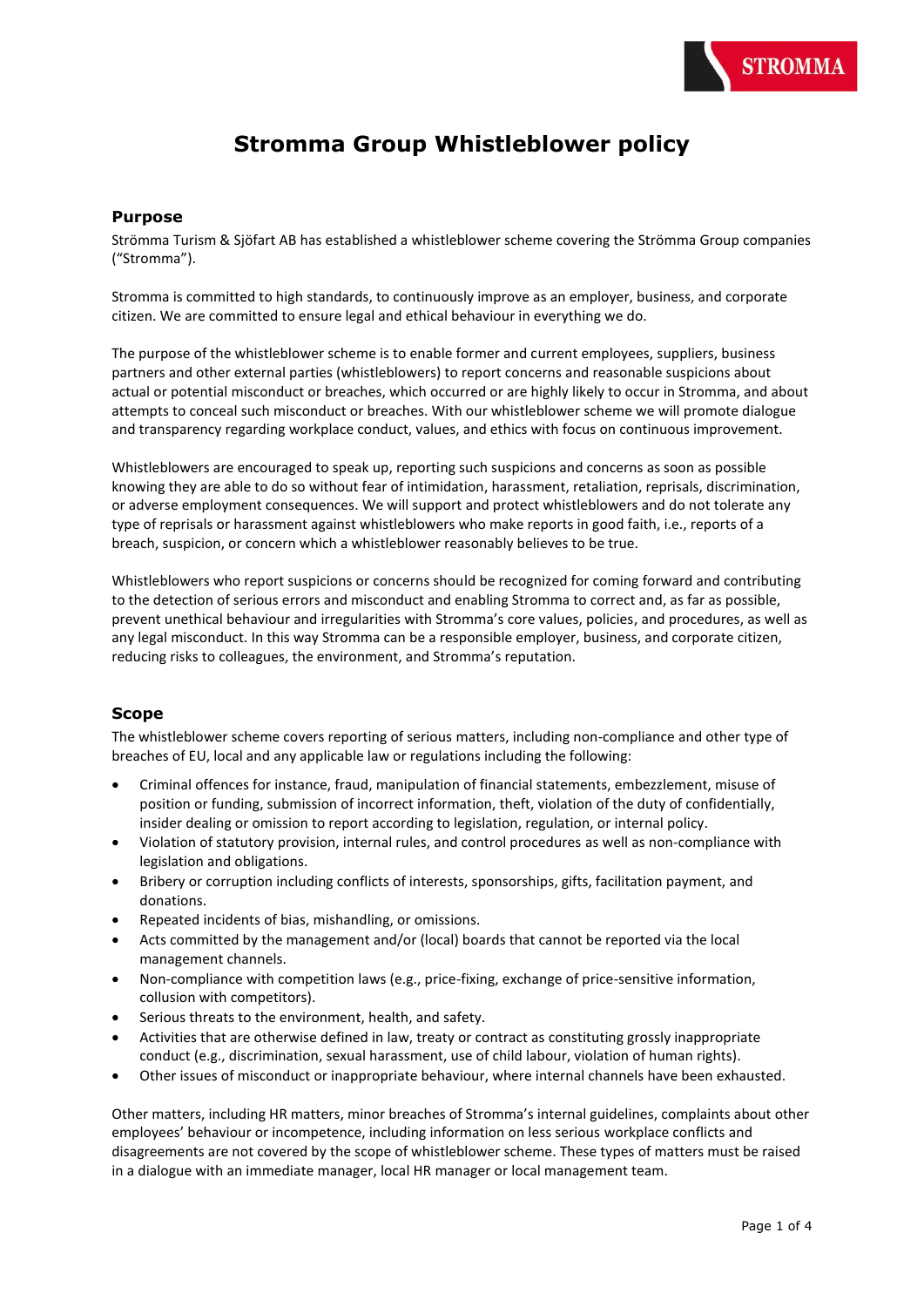# **Roles and responsibilities:**

- Stromma: the whistleblower scheme covers the companies in the Stromma Group; Strömma Turism & Sjöfart AB and its subsidiaries.
- PwC: the whistleblower reporting channel is operated by PwC to ensure impartiality and objectivity in the processing of the reports. All reports received through the reporting channel are assessed by PwC in order to determine if the reports fall within the scope of the whistleblower scheme. PwC evaluates who can handle the report and sends the report to an impartial person in Stromma, who is competent to follow up on the report.
- The Group HR Manager: The Group HR Manager of Stromma is responsible for the whistleblower scheme.<sup>1</sup> The Group HR Manager is responsible for deciding whether investigations of whistleblower reports shall be conducted, and, in the affirmative, whether the investigation shall be conducted internally and/or with external assistance. The Group HR Manager is also responsible for:
	- Proper management of the whistleblower scheme
	- − Maintaining a whistleblower procedure describing the process for handling whistleblower reports, including internal investigations of whistleblower reports
	- − Maintaining an overview of received whistleblower reports.
	- Reporting to the Board of Directors of Stromma annually about the number of reports handled and notifying the Board of Directors in case a whistleblower report concerns matters regarding bribery or corruption.
	- − Communication and training regarding Code of Conduct and the Whistleblower scheme.
- Managers: All managers are obliged to lead according to the standards presented in our Stromma Code of Conduct, to ensure knowledge and understanding of the importance of good and ethical conduct, of "speaking up" and the options and responsibilities related to the whistleblower scheme.
- Employees: All employees in Stromma are encourage to speak-up for themselves and on behalf of colleagues and are obliged to collaborate loyally during investigations of whistleblower reports.

### **Confidentiality and anonymity**

All information and the identity of the whistleblower will be safeguarded and kept confidential to the greatest possible extent. The whistleblower has the right to be anonymous.

The personal data processed within the internal whistleblowing reporting channel is retained only for the period necessary to achieve the purposes for which the data are collected unless a legal obligation or another legal ground for longer data retention exists. Personal data will be deleted after the completion of the initial investigation, if it turns out that the whistleblower report is unfounded. If an actual investigation is initiated on the basis of the whistleblower report, personal data will be deleted within two months after the investigation has been completed. Substantiated reports which contain information that may lead to disciplinary, civil or criminal responsibility are kept until the conclusion of the respective proceedings as per the requirements of the applicable law.

Reference: Stromma's general personal data policy.

**STROMMA** 

 $1$  Reports concerning the Group HR Manager or a member of the senior management team (other than the CEO and CFO) will be processed by the CEO. Reports concerning the CEO or CFO or members of the Board of Directors (other than the chairman of the Board of Directors) will be processed by PwC in collaboration with the chairman of the Board of Directors. Reports concerning the chairman of the Board of Directors will be processed by PwC in collaboration with the vice-chairman and one other member of the Board of Directors who are impartial in the matter in question.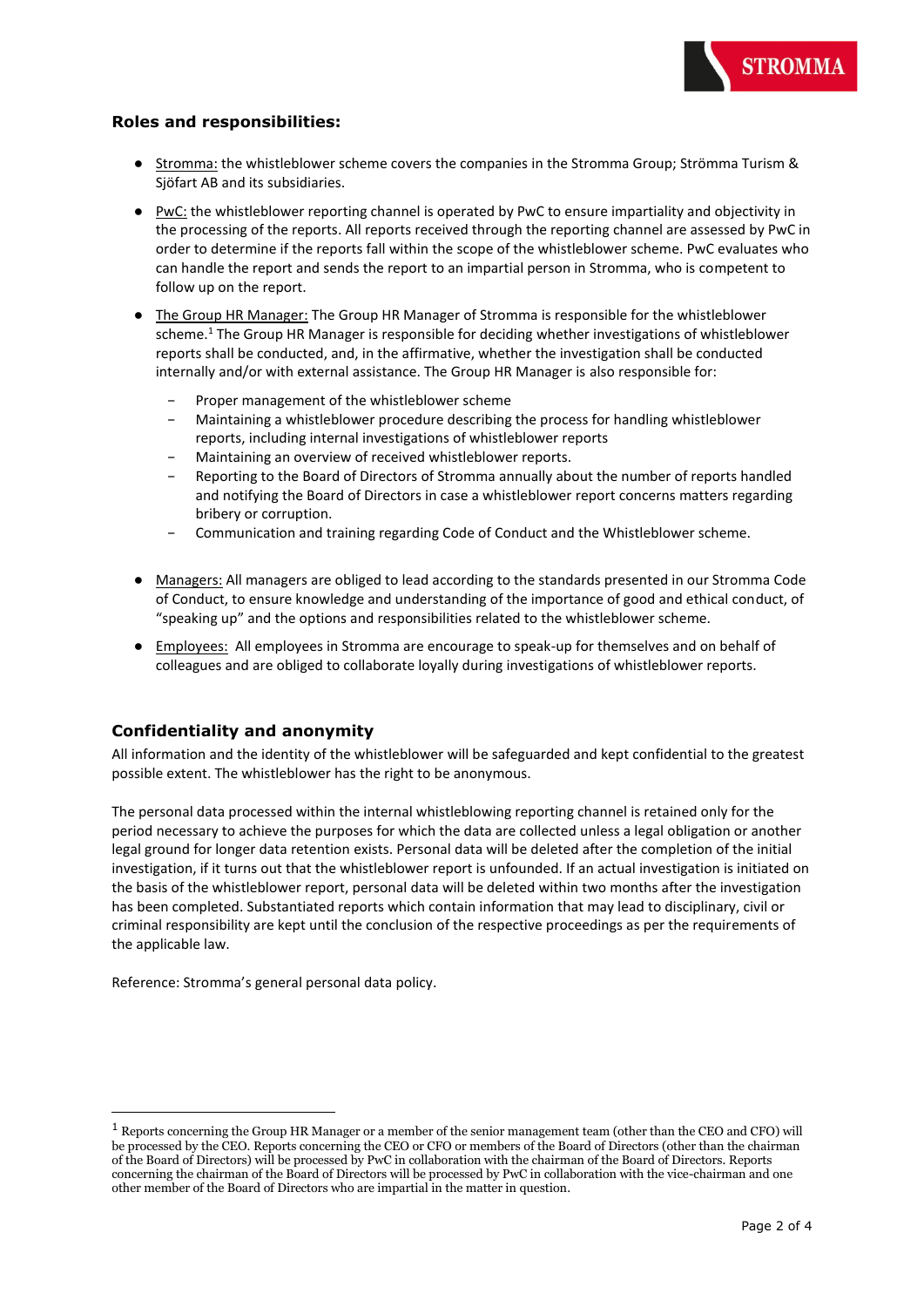

# **Disciplinary actions**

Serious violations of the law or internal rules and guidelines issued by Stromma are sanctioned in accordance with the law and the applicable rules adopted by Stromma.

False or misleading information must not be knowingly submitted through the whistleblower scheme. If a whistleblower intentionally makes a false report, this may have disciplinary, civil and/or criminal law consequences. Employees who in good faith make a report will not be subject to negative consequences, including consequences of an employment law nature, even if the report proves to be unfounded.

#### **Follow up and risk assessment:**

All reports, investigations and their outcomes are basis for learning, improvement, and in some cases a new risk assessment in the area.

The Group HR Manager will present a summary of cases, trends, outcome, and any precautionary actions taken, to the General Management Team on a quarterly basis.

As part of the follow an assessment regarding the risks of repetitions of the incident and provide recommendation for mitigating efforts is conducted and recommendation are shared with relevant parties.

### **Training and induction:**

All new colleagues will as part of their onboarding be introduced to our code of conduct as well as the common responsibility for reporting misconduct. The introduction will also include information about the options and responsibilities in the reporting and whistle blower system.

All managers and employee representation will receive training in how to handle reports and whistle blowers. This includes what can be handled within the line organisation and what needs to be address through the whistleblower scheme.

Compliance officers, Legal Counsel and other chosen as investigators, will receive training on how to conduct investigations in a responsible, respectful, and impartial manner. Compliance officers will also be trained in how to obtain and secure evidence, ensure sufficient and relevant information, while observing GDPR regulations.

### **Communication:**

We will limit communications about individual cases and incidents to an absolute minimum in line with data protection regulation and respect for all involved.

Important learnings and conclusions will be shared in an anonymous form.

When possible and to encourage future reporting, we will in a respectful manner seeking to recognise the important efforts and contributions of colleagues speaking up.